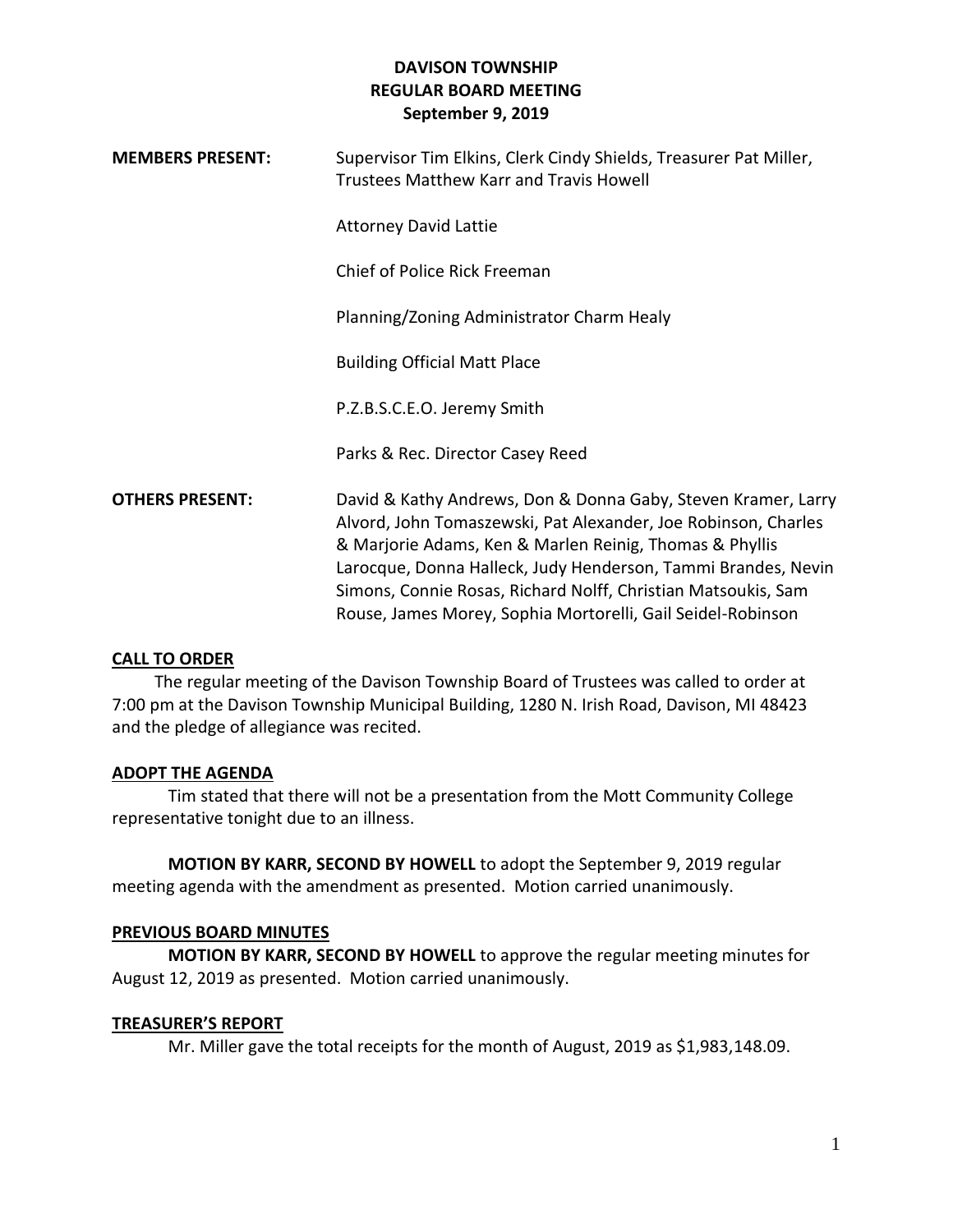**MOTION BY KARR, SECOND BY SHIELDS** to approve the August, 2019 Treasurer's Report as presented. Motion carried unanimously.

### **BOARD BILLS**

Mr. Elkins gave the total expenditures for the month of August, 2019 to September 8, 2019 as \$1,864,556.21.

**MOTION BY KARR, SECOND BY HOWELL** to approve payment of the Board Bills as presented. Roll call: Yes – Miller, Shields, Elkins, Karr, Howell. Motion carried.

### **PUBLIC COMMENT**

Mr. Elkins explained the rules for public comment and stated that there will be a set time for the Blankenship Special Assessment to be discussed by the public.

Public comment period was opened at 7:04 pm.

Jim Morey – 1298 N. Cummings Road- asked about the culvert on Cummings Road and the next time it would have a chloride treatment.

Tim said that he had talked to the Road Commission and they will be fixing the culvert sometime in the spring or fall of next year. The chloride treatment will be happening within the next few weeks.

The public comment period was closed at 7:07 pm.

#### **UNFINISHED BUSINESS**

None

#### **NEW BUSINESS**

#### **Set the Special Assessment Public Hearing for Police for October 7, 2019 at 7:05 pm**

**MOTION BY SHIELDS, SECOND BY HOWELL** to set the Public Hearing for Police Special Assessments on October 7, 2019 at 7:05 pm. Motion carried unanimously.

**MOTION BY SHIELDS, SECOND BY MILLER** to set the Public Hearing for Garbage Special Assessments on October 7, 2019 at 7:10 pm. Motion carried unanimously.

**MOTION BY MILLER, SECOND BY SHEILDS** to set the Public Hearing for Griffin Lake Special Assessments on October 7, 2019 at 7:15 pm. Motion carried unanimously.

#### **Blankenship Repaving Public Needs Hearing**

Tim began stating the total cost of the project is \$380,000. He asked the board if they would be willing to contribute 18% of the total cost in the amount of \$68,400. This will adjust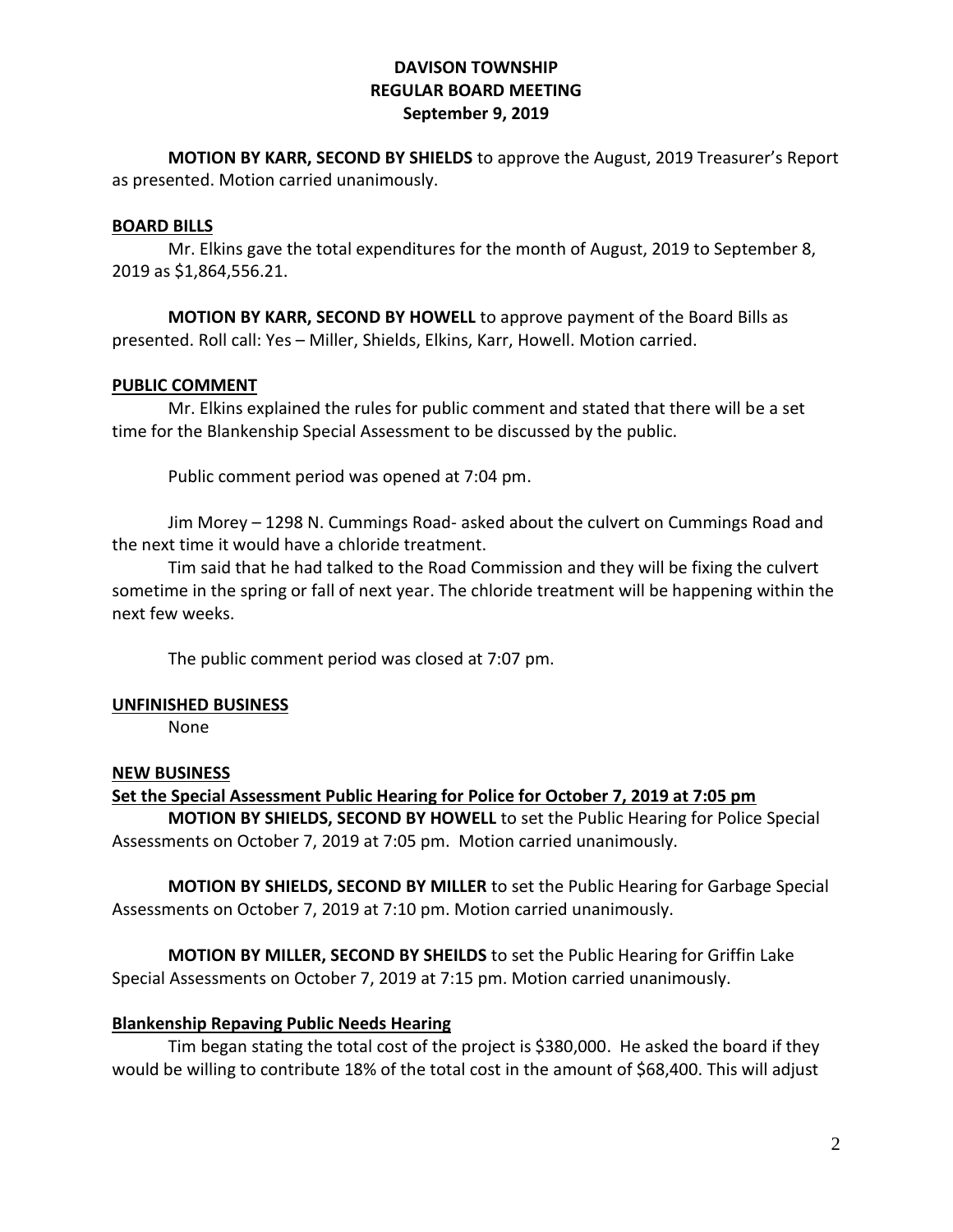the residential amount to \$311,600, to be spread over ten years. The annual installment are estimated to be \$1,074.48 before interest.

All in favor of the contribution of 18% at \$68,000 roll call: Yes – Howell, Karr, Elkins, Shields, Miller.

The public comment was opened at 7:09 pm.

Thomas and Phylis – 7051 Blankenship Circle – dropped a letter at the Supervisors office on August 12, 2019, opposing the repaving project of Blankenship Circle, Vassar Park #1.

Larry Alvord- 7137 Blankenship Circle – sent an email opposing the repaving project of Blankenship Circle, Vassar Park #1.

Patricia Alexander, 7176 Blankenship, asked what the \$380,000 was going to cover on the project.

Mr. Elkins explained the project details of removing the asphalt in some areas to the base and just removing some of the bad top layers of asphalt and then replacing it all. This would also include replacing any culverts that were bad.

David Andrews, 7110 Blankenship, asked about getting curbs and gutters. Mr. Elkins stated that was not a possibility because of the way some of the properties lie below the road line.

Gail Seidel-Robinson, 7160 Blankenship, stated that there was a lot of traffic with school buses and semi-trucks. The service from the Road Commission is very minimal and she is against the Blankenship Road Repaving Special Assessment.

The board requested those members of the audience who signed the petition but now oppose the Blankenship Special Assessment District to stand up and be recorded as opposed.

Tammi Brandes, 7029 Blankenship, opposes the special assessment district. Nevin Simons, 7061 Blankenship, opposes the special assessment district. Connie Rosas, 7043 Blankenship, opposes the special assessment district. Ken & Marlene Reinig, 7075 Blankenship, oppose the special assessment district. Charles & Marjorie Adams, 7100 Blankenship, oppose the special assessment district. Don & Donna Gaby, 7101 Blankenship, oppose the special assessment district. Sophia Mortorelli, 7111 Blankenship, opposes the special assessment district. Steven Kramer, 7018 Blankenship, opposes the special assessment district. David & Kathy Andrews, 7110 Blankenship, oppose the special assessment district. John Tomaszewski, 7122 Blankenship, opposes the special assessment district. Larry Alvord, 7137 Blankenship, opposes the special assessment district.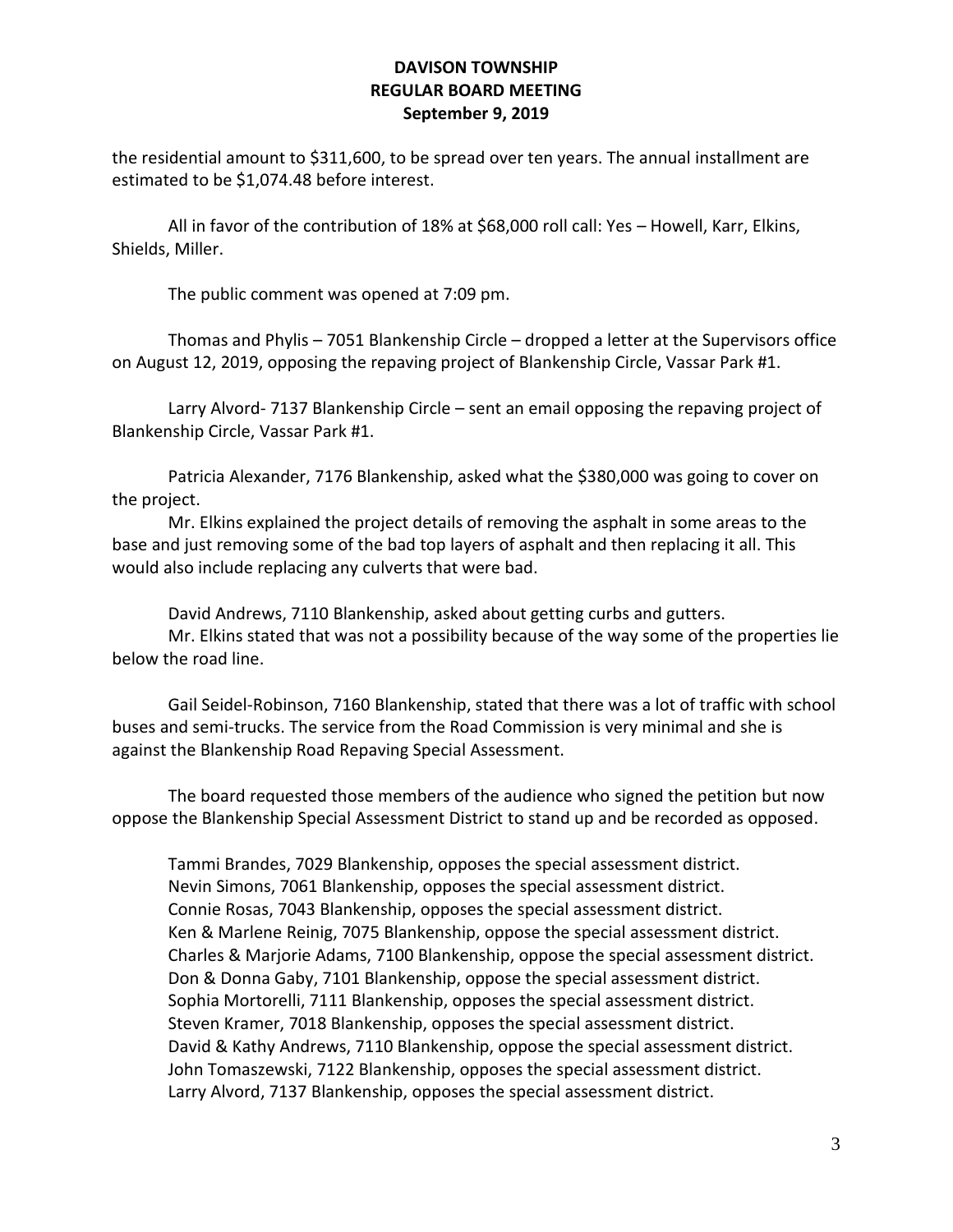Pat Alexander, 7176 Blankenship, opposes the special assessment district. Judy Henderson, 7067 Blankenship, opposes the special assessment district.

Mr. Elkins said that he would continue researching the project with the Genesee County Road Commission to see if there is a less costly alternative.

There was discussion about having other vehicles using the road to pay part of the project cost, enforcing the speed limit, repair of the road, and talking with Bentley School District about using the road for their buses to turn around.

The board decided to take a vote to go no further with the Blankenship Petition and not create a special assessment district.

**MOTION BY KARR, SECOND BY HOWELL** to decline the Blankenship Petition for a repaving project and create a special assessment district. Motion carried unanimously.

# **Resolution 2019-28 Correcting the Fire Special Assessment Roll**

Mr. Elkins explained that there are 9 parcels that are land locked with City of Davison parcels. The residential parcel is located on Second Street with the township parcel connected to the back side along the railroad tracks. If a police emergency vehicle is called to the property the response would be from the City of Davison. Mr. Elkins asked the board if they would be willing to not charge the Fire Special Assessment for these parcels. There was discussion about who would pay for the fire runs if needed.

**MOTION BY KARR, SECOND BY SHIELDS** to approve Resolution 2019-28 removing the 9 parcels from the Fire Special Assessment Roll. Roll call: Yes – Shields, Elkins, Karr, Howell, Miller. Motion carried.

## **Resolution 2019-29 Correcting the Police Special Assessment Roll**

Mr. Elkins stated that this was the same situation as the Fire Assessment, and would like for the board to consider not charging the Police Special Assessment for these same parcels. There is one parcel that is already not being charged the Police Special Assessment.

**MOTION BY KARR, SECOND BY SHIELDS** to approve Resolution 2019-29 removing the 8 parcels from the Police Special Assessment Roll. Roll call: Yes – Elkins, Karr, Howell, Miller, Shields. Motion carried.

# **Resolution 2019-25 OPEB**

Mrs. Shields stated the pre-audit fund balance will increase based on an overage from Police Department revenue. This resolution proposes taking a portion of fund balance and contribute to the OPEB Liability. This will be an additional \$220,000 payment for this fiscal year only.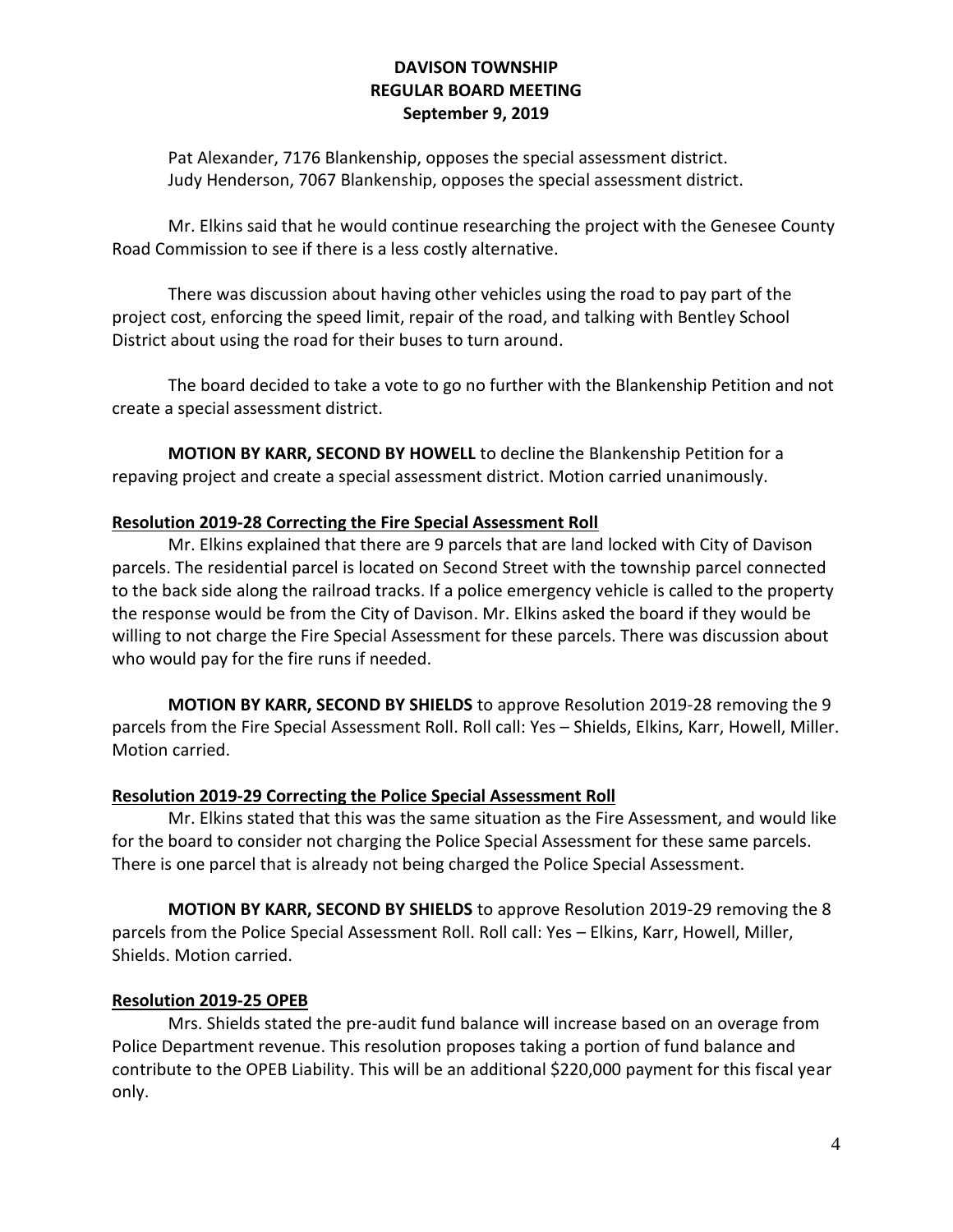**MOTION BY KARR, SECOND BY HOWELL** to approve Resolution 2019-25 for an additional contribution of \$220,000 to the OPEB Liability. Roll call: Yes- Karr, Howell, Miller, Shields, Elkins. Motion carried.

# **Personnel Committee Discussion**

Mr. Elkins explained that the Personnel Committee had held interviews with several applicants for the Planning Assistant-Code Enforcement Officer position. The candidate who stood out from the rest was Kris Allinger.

There was discussion about conditions of his hire, background check, drug screening, what his background is, conflict resolution, public relations, should this be a full-time position.

**MOTION BY SHIELDS, SECOND BY HOWELL** to approve the hiring of Kris Allinger as the Planning Assistant-Code Enforcement Officer based on the Personnel Committee recommendations. Roll call: Yes – Howell, Shields, Elkins, Karr. No- Miller. Motion carried.

Mrs. Reed said that Blake Harris has been working with the Parks Department for the past year and a half as the Parks Maintenance Assistant, helping Carl with maintenance issues. The parks have grown since we started and we need another full-time person to keep up with the work.

**MOTION BY SHIELDS, SECOND BY HOWELL** to approve the hiring of Blake Harris fulltime for the Parks Department based on the Personnel Committee recommendations. Roll call: Yes- Karr, Shields, Elkins, Howell, No – Miller. Motion carried.

# **Budget Amendments**

Mr. Elkins is recommending the following amendments to the 2019/2020 budget:

- 1. OPEB-PD additional \$220,000.00-overage from Police Department.
- 2. Street Maint. & Imp. additional \$127,275.00-approved at last month's meeting.
- 3. Parks Capital Outlay additional \$36,442.00-\$25,000 donated from DCER and finishing the Outdoor Classroom.
- 4. Parks Admin/Wages additional \$14,500.00-covering additional full-time employee.

**MOTION BY KARR, SECOND BY HOWELL** to approve the budget amendments as presented. Roll call: Yes- Shields, Elkins, Howell, Karr, No-Miller. Motion carried.